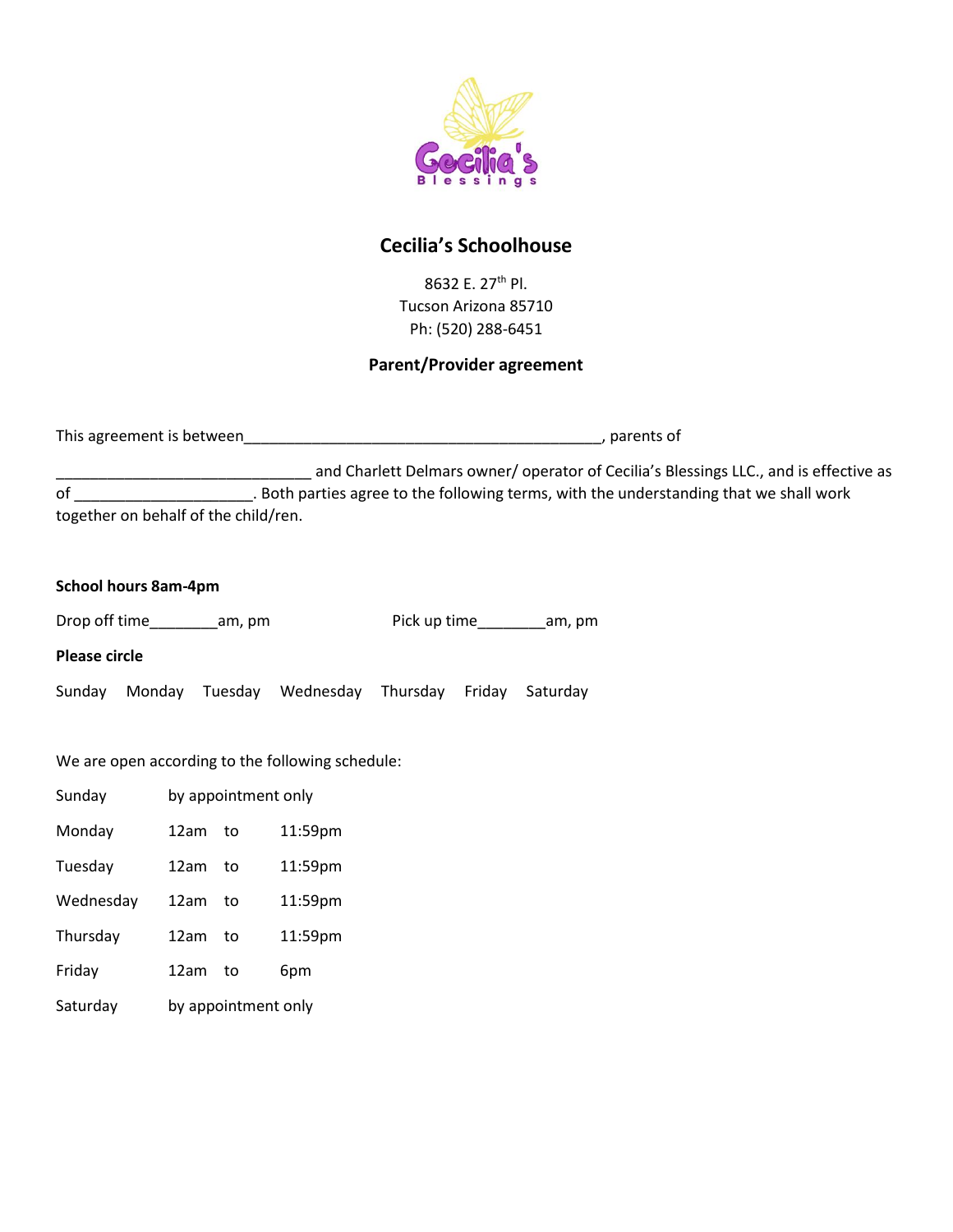

#### **Absences, appointments, and early pickups**

please notify me of appointments and early pick-ups so that I can have your child/ren ready and make sure we are in the home when you arrive for pick-up as we sometimes go for walks through the neighborhood to local parks. **No reimbursements or credit will be given in the event of early pickup or absence. When assignments have been missed a catch-up day may be arranged.**

#### **Authorized pick up**

Only authorized individuals are permitted to pick up the child/ren, please list both parents on this document. In case of an emergency someone may pick up your child **only** if I receive prior notification from a parent and the individual picking the child up is at least **18** years old. The person you have chosen to pick up your child **must** have ID and know your 4 digit emergency **PIN** documented here \_\_\_\_\_\_\_. This PIN is only used for times of extreme circumstances and not habitually.

If a person must be added to the authorized pick-up list, please provide their names and they will need to present ID at the times of pick-up.

Under **NO** circumstances will a child be released to anyone smelling of alcohol, appearing intoxicated, or under the influence of any substance. In this instance, the police will be notified and required to clear the individual before the child is handed over. I request transparency and open communication to avoid this scenario.

#### **Vacations**

If my family takes a vacation, I will schedule one of our employees to cover the hours that I am unavailable. This will allow Cecilia's Blessings to continue service in our absence. Likewise, if your family takes a vacation, we request a months' written notice and \$50.00 per child per week to hold their spot. **Vacation time is defined as 5 or more days with a month's prior written notice. We will provide assignments for homework during this time.**

#### **Holidays**

Cecilia's Blessings will be open on all holidays that land on a weekday and will provide service **if the child/ren parents are scheduled to work.** These days will require a **holiday fee of \$20.00** per holiday in addition to the regularly scheduled tuition.

| New Year's Day          | Martin Luther King Jr., Day |
|-------------------------|-----------------------------|
| Presidents Day          | Memorial Day                |
| Independence Day        | Columbus Day                |
| Labor Day               | <b>Veterans Dav</b>         |
| <b>Thanksgiving Day</b> | Christmas Day               |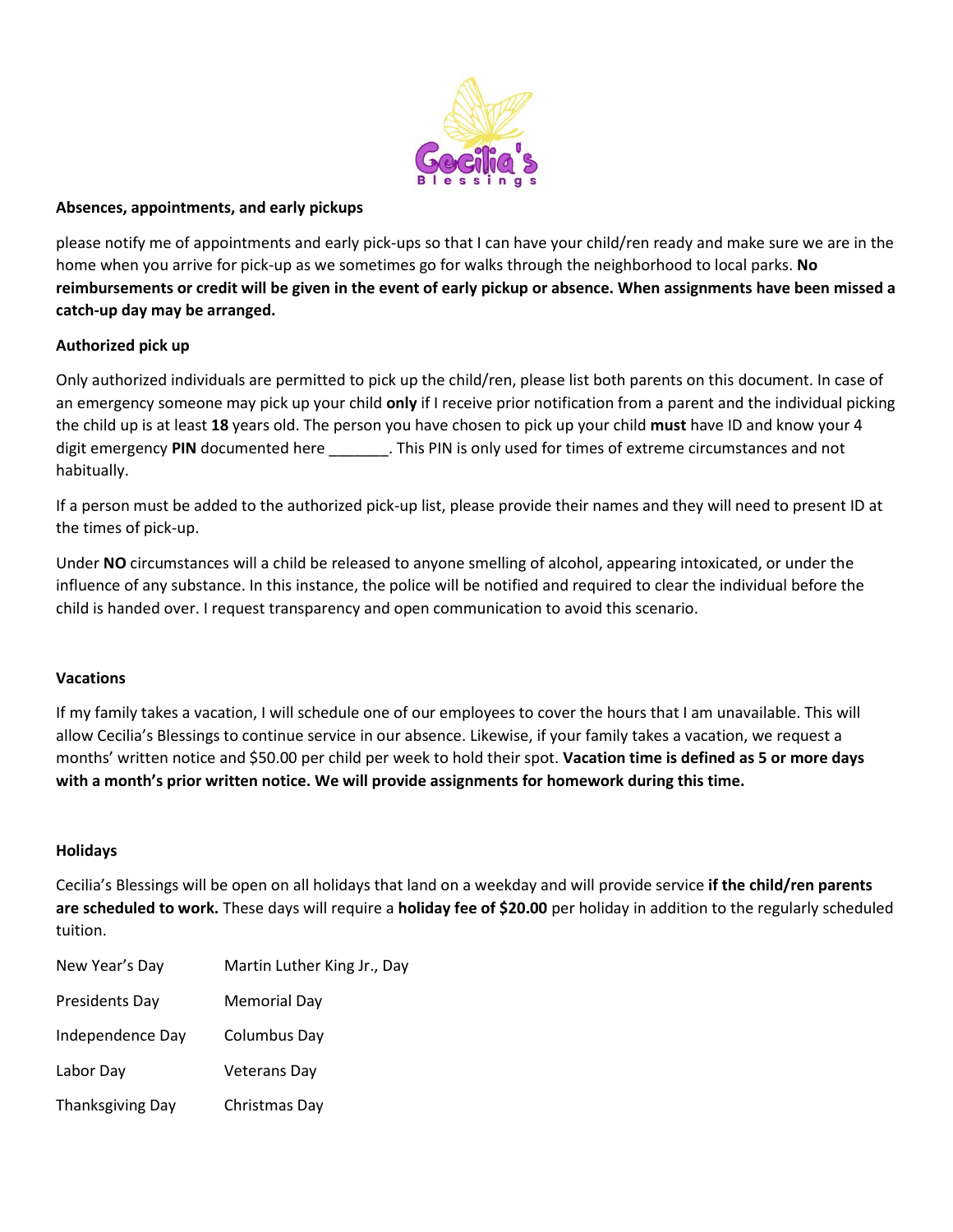

#### **Meals**

(provided by childcare)

- Breakfast 7:15-8:15am
- Snack 10:00-10:30am
- Lunch 12:00pm-1:00pm
- Snack 3:00pm-4:00pm
- Dinner 6:00pm-7:00pm

#### **Supplies**

Cecilia's Blessings will provide

arts and craft supplies

educational materials

water bottles

Parents will provide

Child ready to learn

#### **Children must leave personal toys at home.**

#### **Communication**

Cecilia's Blessings will provide communication daily about

Curriculum followed, craft projects, what books we read, Bible story of the week, vocabulary focus, etc.

What your child did during free time activities

Any other pertinent information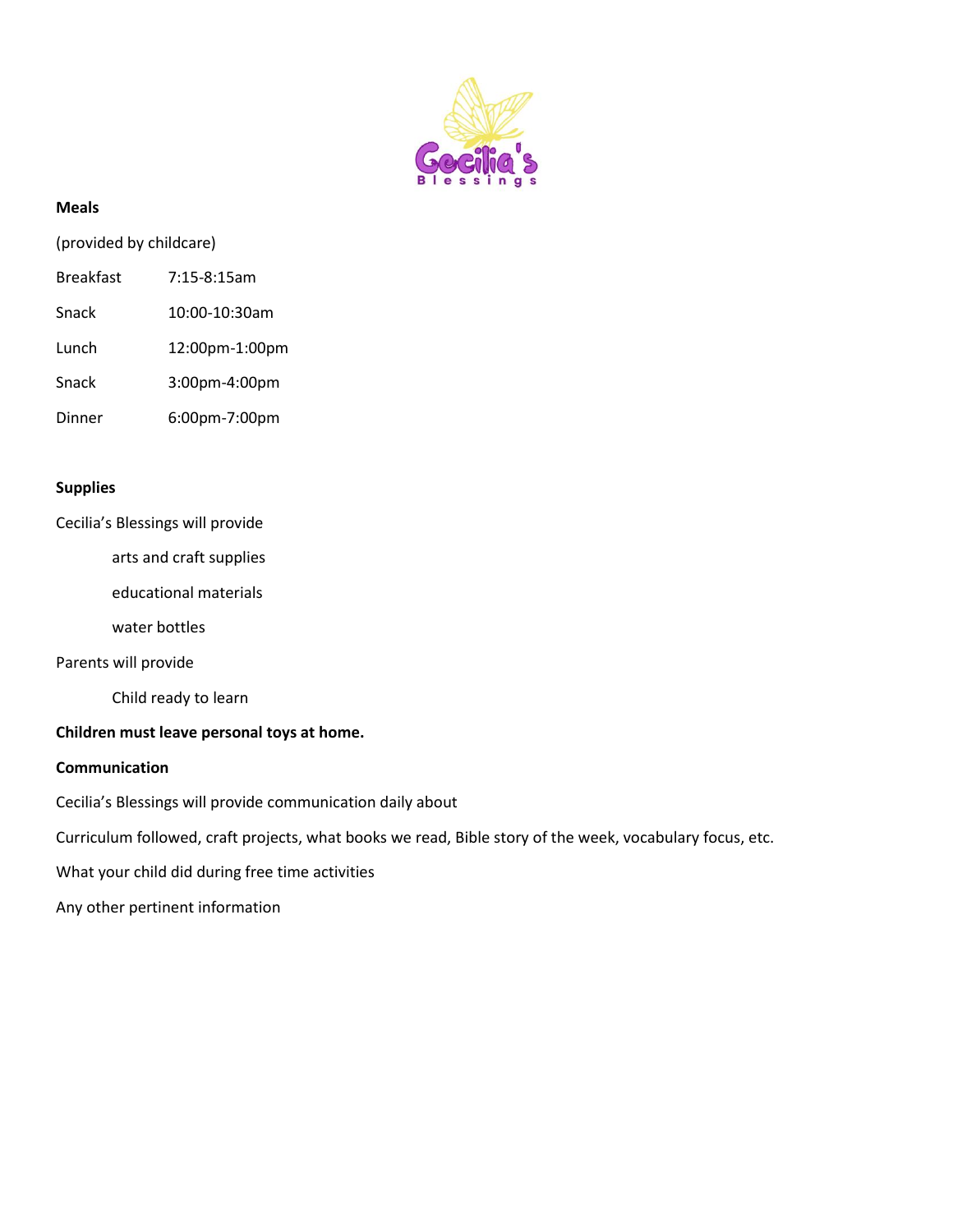

#### **Illness**

Children with the following symptoms or a diagnosis of the following illnesses **must** stay home

Temperature of 100F or above

Vomiting 2 or more times in a 24 hour period

Diarrhea 3 or more times in a 24 hour period

Rash

**Nits** 

Eye infection

Sore throat

#### Any **communicable-disease**

If a child presents with any of the symptoms upon arrival, they will not be admitted. If a child presents with any of these symptoms during the day, parents will be notified and must pick up their child/ren. A medical release **may** be needed prior to the child's return.

#### **Medication**

Any medication **must** be in the original bottle or container. **Prescriptions must** include the original prescription label and instructions. Medications of any kind will only be administered with the completion of a written consent form. **Please hand all medications, forms, and instructions to me or an employee of Cecilia's Blessings.** All medications will be placed in a locked cabinet .

| <b>Tuition and fees</b>                              |                                |
|------------------------------------------------------|--------------------------------|
| Homeschool 8 am-4 pm                                 | \$145.00 weekly                |
| <b>Extended hours (not to exceed 10 hours total)</b> | \$160.00 weekly                |
| <b>Additional hours</b>                              | \$7.00 per hour                |
| Weekends (whichever is less)                         | \$50.00 daily or \$7.00 hourly |
| <b>Holiday</b>                                       | \$20.00                        |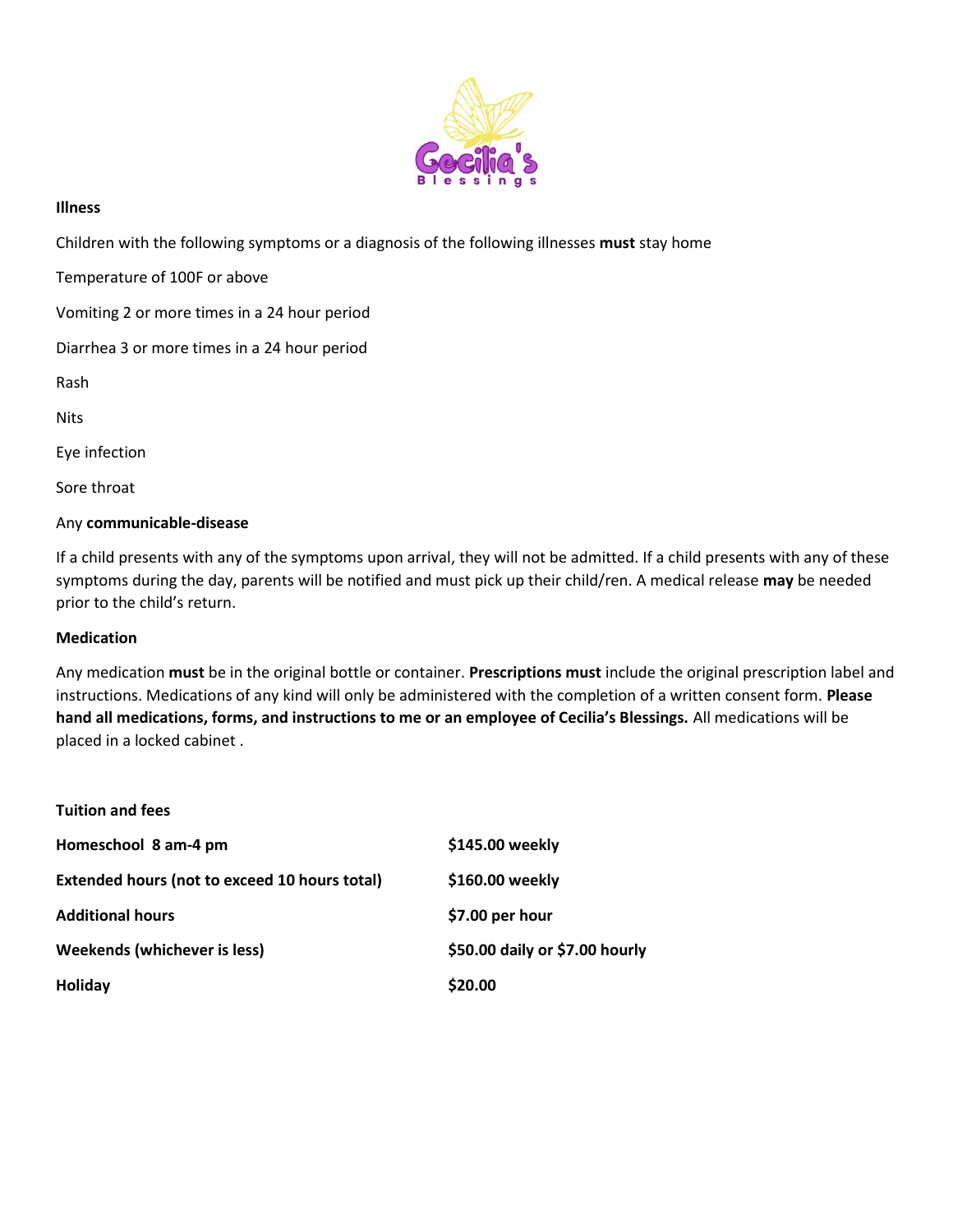

**Tuition is due at the beginning of each week. A late fee of 5.00 per day will be assessed when necessary.**

A late pickup fee of 5.00 every 15 minutes will be enforced when necessary, **Unless previously arranged and approved in writing.**

This agreement will be updated and signed annually

Cecilia's Blessings requires **cash** payments and a receipt will be provided.

We have read and agree to the terms outlined in the above parent/ provider contract

| Parent/ Guardian Signature | Date |
|----------------------------|------|
| Parent/ Guardian Signature | Date |
| Provider Signature         | Date |

Please initial

\_\_\_\_\_\_\_\_\_\_\_\_\_\_\_\_\_\_It is important to note that Cecilia's Blessings is a **Christian based childcare and schoolhouse** we will encourage Christian principals including but not limited to the study of Bible stories and prayer before meals.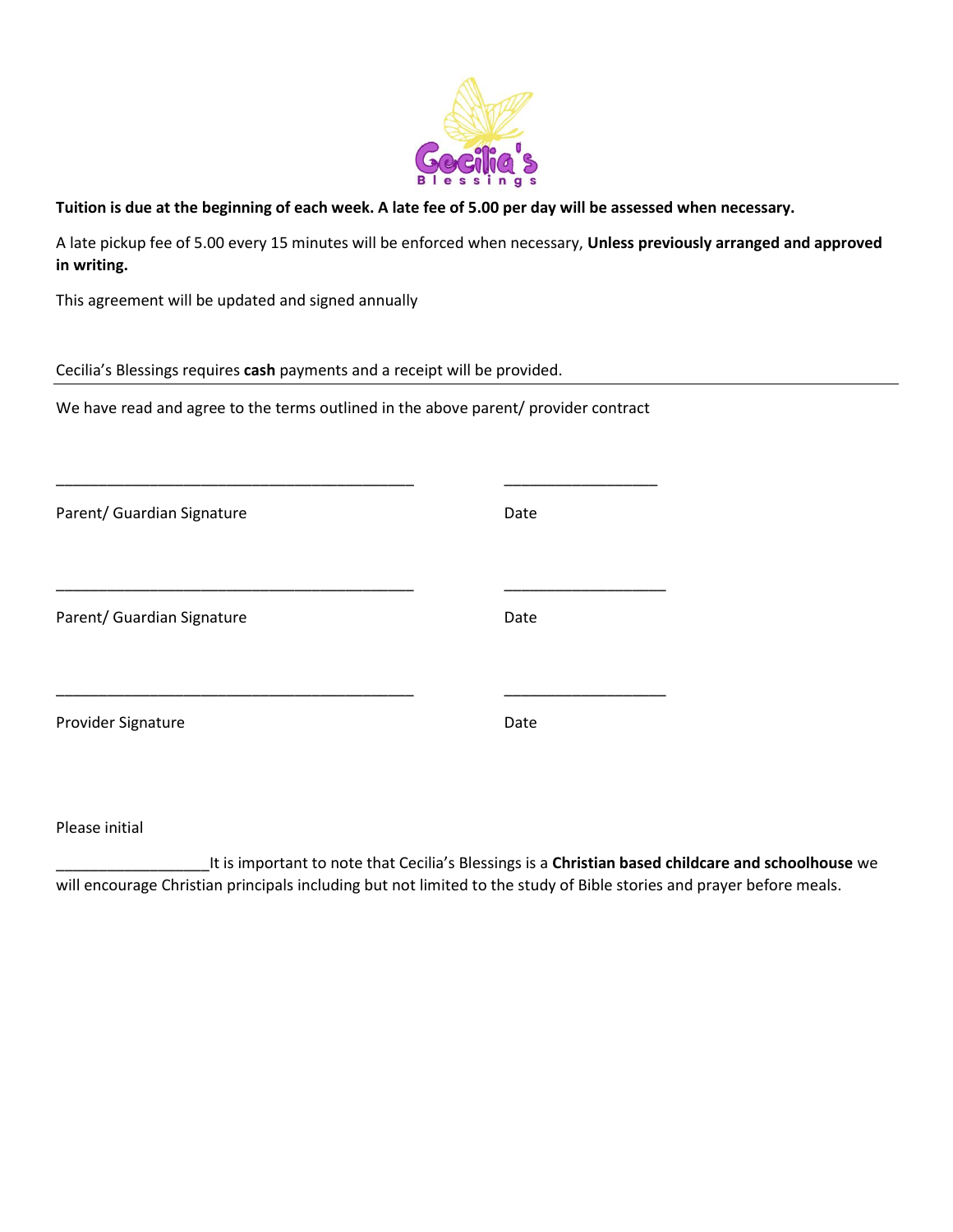

## **Emergency Contact (please provide two that do not reside together)**

| Name                                                                                                                          | Address<br><u> 2001 - Jan Barnett, mars et al. (</u> |
|-------------------------------------------------------------------------------------------------------------------------------|------------------------------------------------------|
| Phone Number                                                                                                                  |                                                      |
|                                                                                                                               |                                                      |
|                                                                                                                               |                                                      |
|                                                                                                                               |                                                      |
|                                                                                                                               |                                                      |
| Name<br><u> 1980 - Johann Barbara, martin amerikan basal dan berasal dalam basal dalam basal dalam basal dalam basal dala</u> |                                                      |
| Phone Number                                                                                                                  |                                                      |
|                                                                                                                               |                                                      |